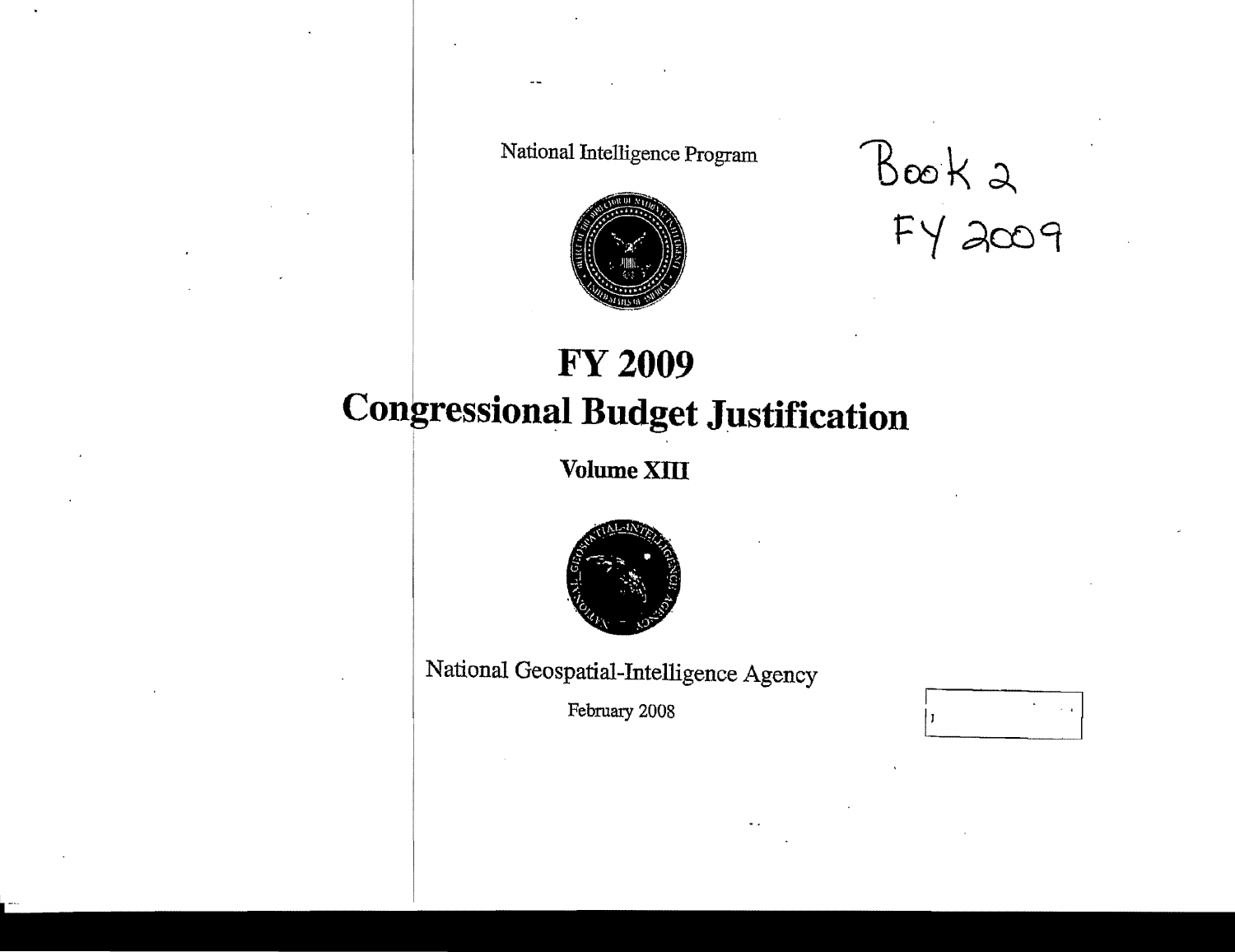# (U) PROGRAM ASSESSMENT RATING **TOOL** (PART) SUMMARY

# (U) Activity Summary/Description

(U/IFOUO) The Commercial Remote ISensing (CRS) program is (U/FOUO) The Commercial Remote Sensing (CRS) program is responsible for acquiring and managing both airborne and space-based  $\binom{\mathbf{b}}{\mathbf{c}}$ commercial remote sensing data and is managed by the Acquisition Systems Office Commercial Solutions Division. The CRS program develops and manages strategies for the integration of CRS data into existing NGA programs and thel National System for Geospatial-Intelligence (NSG) based on customer requirements, mission needs, external direction, business drivers and NGA senior-level guidance. CRS data provide a valuable source of geospatial intelligence because the images are unclassified mid readily available in the commercial market. CRS data allow sharing across a wide domain of (U) Rating: Moderately Effective users in the IC, DoD, Civil and local dgencies supporting national security, homeland security. environmental issues. humanitarian support. man-made and natural disaster preparedhess, public diplomacy and information. The CRS program experienced a marked increase in customer demand for CRS data in FY 2007. The amount of CRS data disseminated to customers, and the share of imagery for Mapping, Charting, and Geodesy (MC&G) requirements tasked and collected by CRS increased significantly. With the successful launch of

(U) Program/Activity Evaluated in 2004 DigitalGlobe's WorldView-1 in September 2007 and the expected <sup>I</sup>launch of GeoEye's GeoEye-l mspring 2008, the program expects to (U) NGP see even greater volumes of commercial imagery in the future. To assure<br>CRS capabilities and data are available to meet long-term US (U) PROGRAM ASSESSMENT RATING TOOL (PART) SUMMARY<br>
Program/Activity Evaluated in 2004<br>
DigitalGlobe's WorldView-1 in September 2007 and the expected<br>
launch of GeoEye's GeoEye-1 in spring 2008, the program expects to<br>
see (U) Commercial Remote Sensing (U) Commercial Remote Sensing Government needs, the CRS program conducted a Strategy Study and is participating in several Community imagery planning initiatives.

| <b>Section</b>                 | <b>Section Score</b> |
|--------------------------------|----------------------|
| Program Purpose and Design     | 80%                  |
| <b>Strategic Planning</b>      | 100%                 |
| Program Management             | 100%                 |
| Program Results/Accountability | 56%                  |
| <b>Overall Weighted Score</b>  | 74%                  |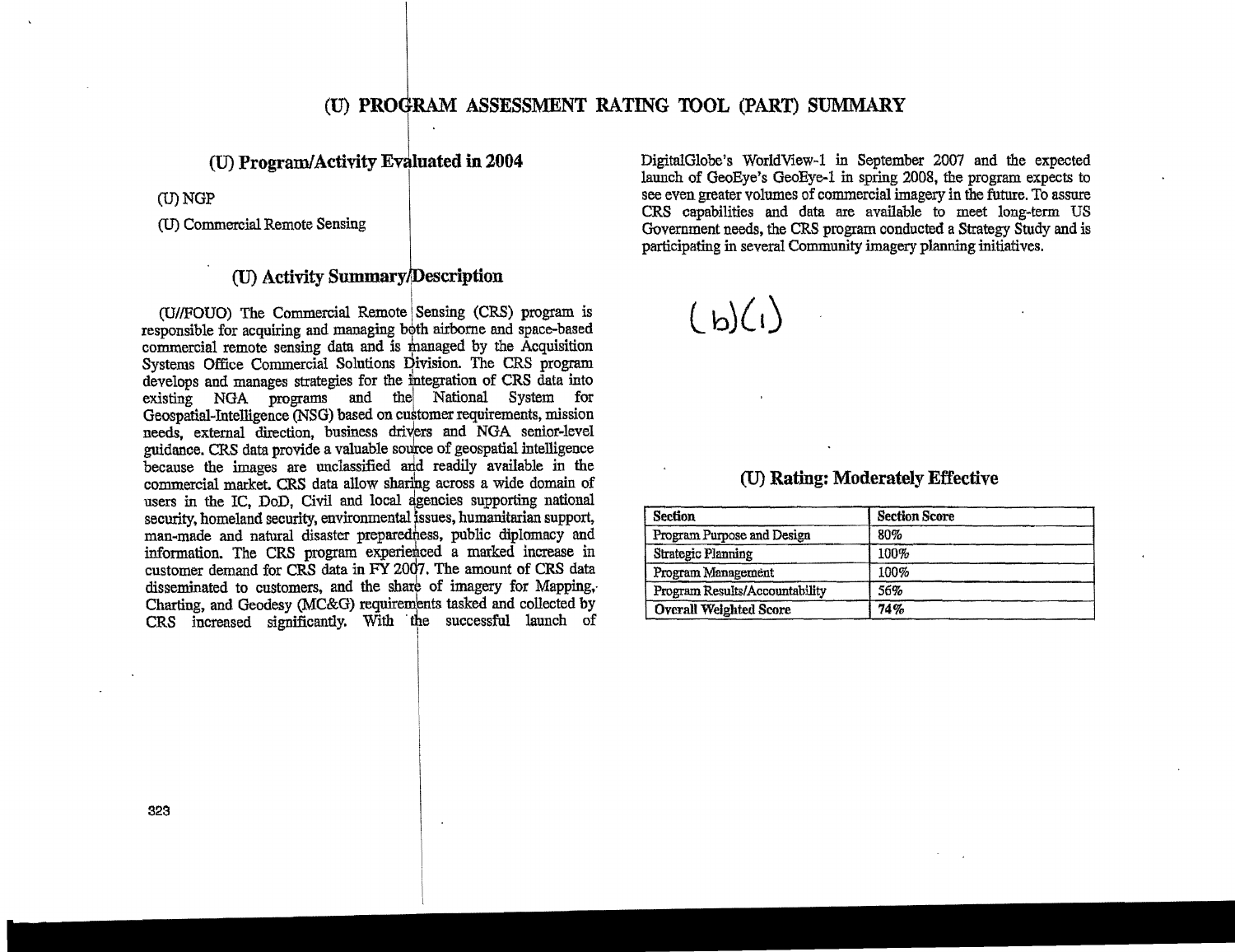# (U//FOUO) Performance Measures

| <b>Key Performance Measures</b>                                                                                                                                       | Year (FY)                                                            | Target                                                              | Actual                              |
|-----------------------------------------------------------------------------------------------------------------------------------------------------------------------|----------------------------------------------------------------------|---------------------------------------------------------------------|-------------------------------------|
| Percentage of proposed CRS<br>capabilities that are in place to<br>facilitate the integration into NSG<br>The goal is to reach 100% by<br>2010.<br>(Output)           | 2004<br>2005<br>2006<br>2007<br>2008<br>2009<br>2010<br>2011<br>2012 | <b>Baseline</b><br>35%<br>50%<br>65%<br>80%<br>90%<br>100%<br>100%  | 25%<br>35%<br>36%<br>66%            |
| Percentage of MC&G GEOINT<br>requirements collected by primary<br>commercial data providers<br>(CDPs).<br>(Output)                                                    | 2005<br>2006<br>2007<br>2008<br>2009                                 | <b>Baseline</b><br>20%<br>30%<br>40%<br>50%                         | 14%<br>23%<br>46%                   |
| Percentage of CRS data sent<br>electronically (compared to hard<br>copy tapes) to NGA from the<br>primary CDPs to increase<br>timeliness of delivery.<br>(Efficiency) | 2004<br>2005<br>2006<br>2007<br>2008<br>2009                         | <b>Baseline</b><br>90%<br>100%<br>100%<br>100%<br>100%              | 50%<br>99%<br>66%<br>76%            |
| Percentage of CRS data exported<br>electronically (compared to<br>hardcopy tapes) from NGA to its<br>customers to increase timeliness of<br>delivery.<br>(Efficiency) | 2004<br>2005<br>2006<br>2007<br>2008<br>2009                         | <b>Baseline</b><br>15%<br>25%<br>40%<br>55%<br>70%                  | 3%<br>17.5%<br>27%<br>22%           |
| Percentage reduction (from prior<br>year actual) in operations costs for<br>storage and dissemination (metric<br>changed from prior year)<br>(Efficiency).            | 2005<br>2006<br>2007<br>2008<br>2009                                 | N/A<br><b>Baseline</b><br>40%<br>20%<br>15%                         | 10%<br>0%                           |
| Amount (in gigabytes) of CRS<br>data being disseminated from<br>NGA to its customers.<br>(Output)                                                                     | 2005<br>2006<br>2007<br>2008<br>2009                                 | <b>Baseline</b><br>100 GB<br>100,000 GB<br>125,000 GB<br>150,000 GB | 92.5 GB<br>105,843 GB<br>124,801 GB |

| <b>Key Performance Measures</b> | Year (FY) | <b>Target</b>   | Actual |
|---------------------------------|-----------|-----------------|--------|
| Number of proposed customer     | 2004      | <b>Baseline</b> | 8      |
| sites visited for outreach and  | 2005      | 17              | 20     |
| training on CRS process.        | 2006      | 30              | 40     |
| (Output)                        | 2007      | 35              | 55     |
|                                 | 2008      | 40              |        |
|                                 | 2009      | 40              |        |
| Percentage of MC&G GEOINT       | 2005      | Baseline        | 14%    |
| requirements tasked to primary  | 2006      | 20%             | 52%    |
| CDP <sub>s</sub>                | 2007      | 45%             | 63%    |
| (Output)                        | 2008      | 55%             |        |
|                                 | 2009      | 70%             |        |

This Table is UNCLASSIFIED//FOUO

and the company

# (U) Appropriation Type

(U) Capital Assets and Service Acquisition

### (U) Findings

(UI/FOUO) Finding 1: The purpose of the CRS program is clear and the mission is well defined. The CRS program has established short- and long-term goals and measures of program performance. The measures to track success in meeting these goals are relatively new; thus, it is too soon to tell whether the program is a success according to those measures. NGA continues to assess these measures to ensure that they bring value and meaning to the goals. Some of these goals focus on assessing the success of integrating CRS into the NSG and on measuring whether NGA is, in fact, using CRS imagery to the maximum practical extent as directed by the US CRS Space Policy. NGA is focused on three 92.5 GB primary goals:

> • (UIFOUO) Establish the capability to electronically disseminate commercial imagery from the vendor to NGA and its customers;

> • (UIIFOUO) Increase the use of commercial imagery so that the majority of the geospatial requirements for MC&G are satisfied by commercial imagery; and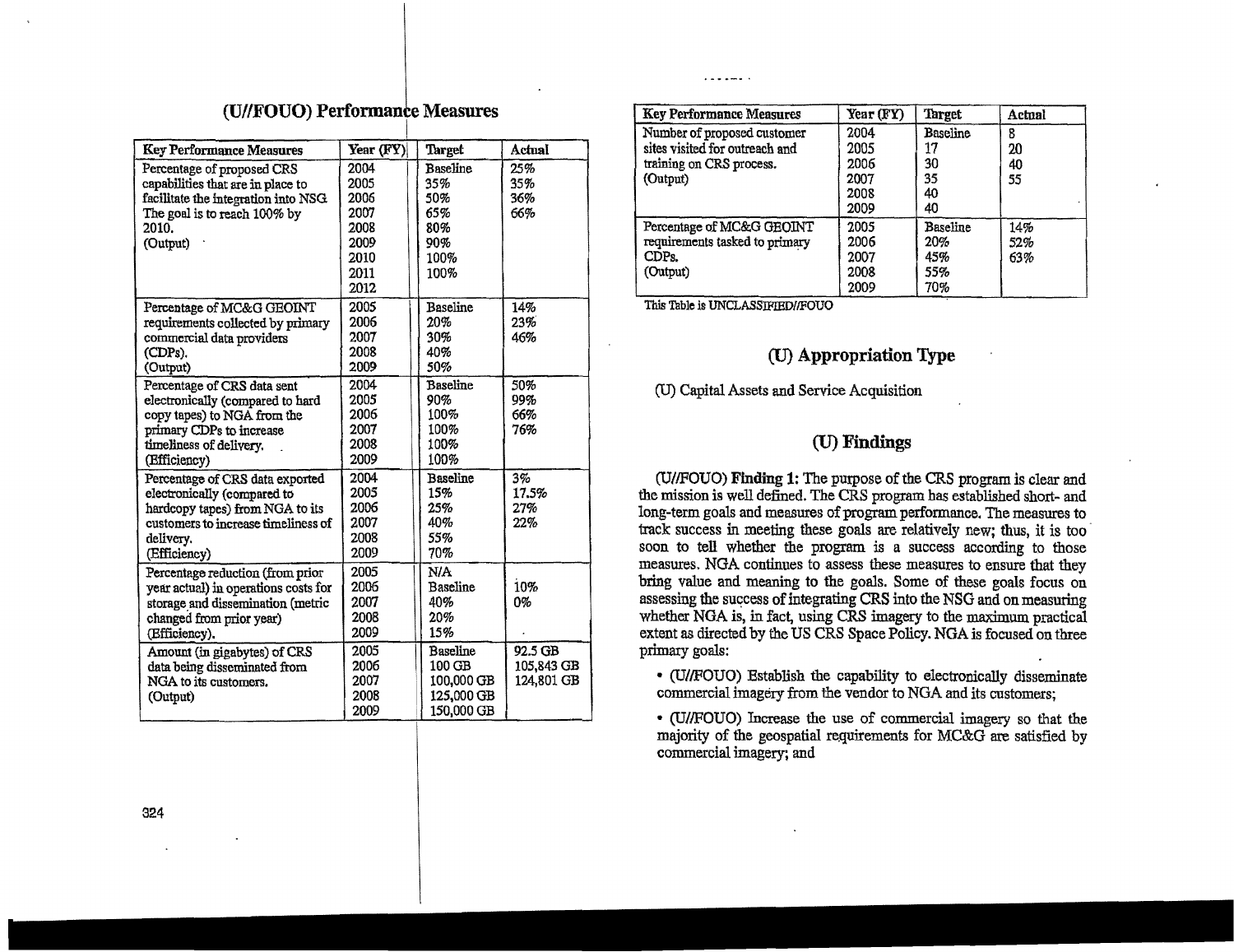• (U//FOUO) Achieve initial integration of commercial imagery into NGA exploitation and production management systems.

 $\overline{\phantom{a}}$ 

(U//FOUO) Finding 2: CRS imagery is a valuable resource for crisis response and homeland security. Commercial imagery, unlike classified imagery, can easily be distributed to state and local agencies and first responders in the event of a domestic or overseas catastrophe. A variety of federal, state, and local agencies used commercial imagery from NGA in the response to Hurricane Kakina and more recently the wildfires in California. NGA has developed a process with the DHS and others in federal government to use commercial imagery in support of domestic crises, but some organizations may not be aware of the process, nor have the capability to view the imagery. NGA is planning additional Outreach to the DHS to assist potential users with accessing and utilizing commercial imagery.

(U/IFOUO) Finding 3: The CRS markdt has changed dramatically in the past several years since the last comprehensive NGA review of the business. For example, the number of domestic commercial data providers has contracted from three to two with the sale of Space Imaging to OrbImage, forming GeoEye. In addition, the NGA contracts for commercial imagery end in FY 2009. NGA is in the process of reassessing the commercial market and considering the best way to continue to acquire commercial imagery.

(U//FOUO) Finding 4: NGA did not receive a clean financial audit and does not have financial systems that wholly meet federal standards. In addition, the IC needs to improve its budget presentation such that resource needs are well understood and more clearly linked to performance.

### (U) Follow-Up Actions

(UIIFOUO) NGA has taken the following actions to improve the performance of the CRS program:

(U/IFOUO) Follow-Up Action 1: Expanding the availability and utility of commercial remote sensing data by improving electronic dissemination of data and better integrating commercial remote sensing data into the NGA systems.

(U/IFOUO) Year began: 2005. *Action taken, but not completed*  NGA is integrating CRS data into the NSG architecture by upgrading the NGA Information Libraries (NILs) to allow the flow of CRS data from the Unclassified National Information Library (UNIL) to the Secret/Collateral and SCI NILs for use at all classification levels. This NIL data flow requires bandwidth improvements in the communications between the libraries. NGA has completed the communication upgrades between the two NextView CDPs and the UNIL to better handle the large volume of data expected under the NextView contract. NGA system integrators are scheduling volumetric testing and are performing integration tests with NGA programs and segments to uncover and resolve any defects or problems before the NextView volumes arrive. This process will help ensure the smooth transition of CRS data from a "stove pipe" environment to an integrated architecture within the NSG. Still in process is identifying a better means for the dissemination of low-medium resolution satellite imagery and commercial airborne data. The CRS program office is working to determine the best means for ingest, storage and electronic discovery and dissemination of commercial airborne imagery and is collaborating with the NGA Airborne Executive Agent on an initiative to develop an Airborne Concept of Operations.

(U//FOUO) Follow-Up Action 2: Improving operational efficiencies to drive down costs. A planned 40 percent reduction in storage and dissemination operating costs' is expected to occur in FY 2008 vice FY 2007. due to the need to sustain the Commercial Satellite Imagery Library (CSIL) and the SkyMedia satellite broadcasting system longer than originally planned.

 $\sim$   $\sim$   $\sim$   $\sim$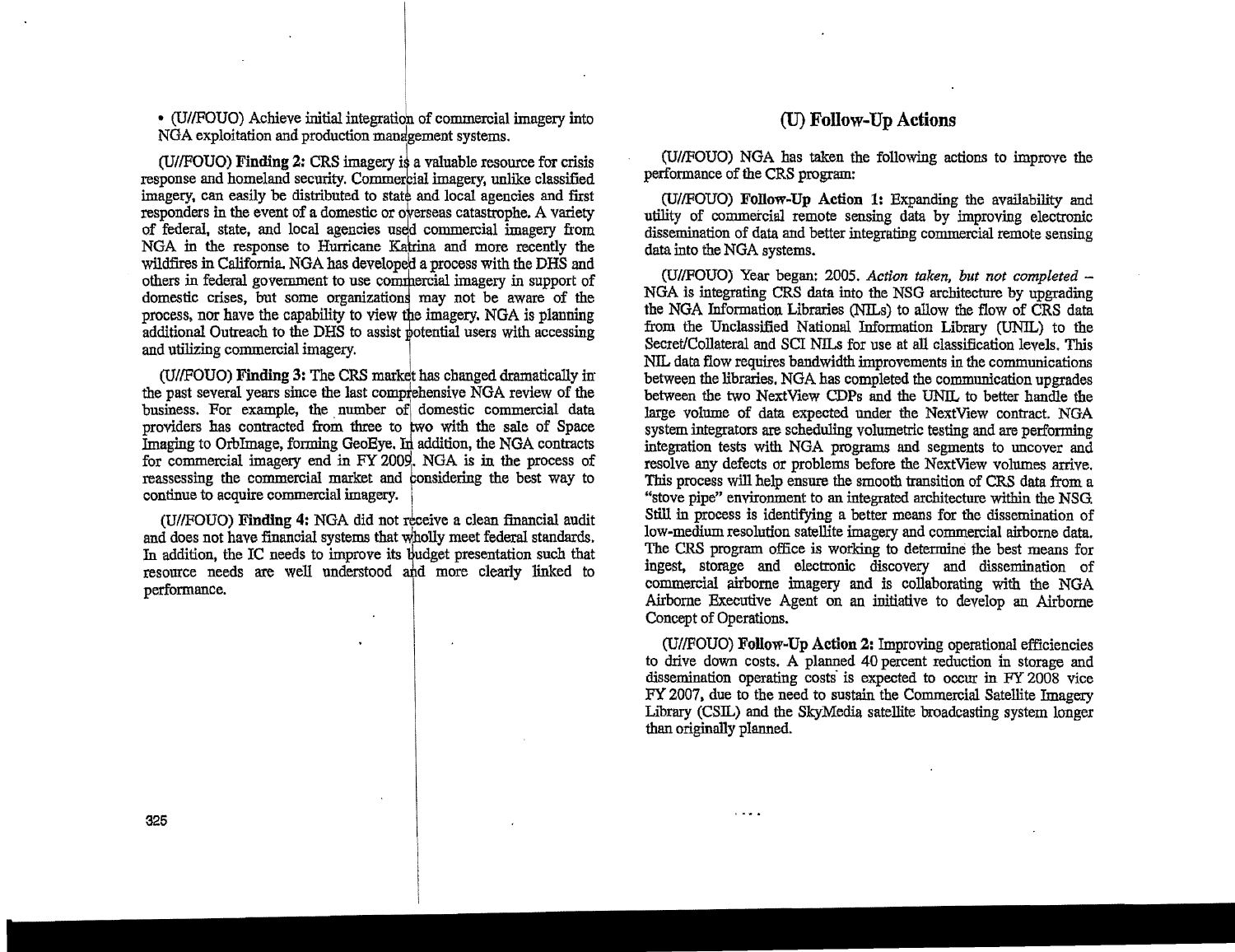(U//FOUO) Year began: 2005. Action taken, but not completed - The major reduction in NGA operating costs expected in FY 2008 is the result of transitioning from SkyMedia to the Global Broadcast System (GBS) for unclassified dissemination of CRS data. This transition, which began on 15 May 2007 will be completed by 30 January 2008. NGA's operation and sustainment  $(O&S)$  costs for GBS are significantly less than the O&S costs for SkyMedia; costs to NGA will be reduced further as customers begin assuming the  $Q&S$  of NGA-deployed GBS in FY 2009 and beyond. NGA also expects to improve operational efficiencies in the areas of storage and dissemination by transitioning from physical media (CD-ROM/DVD) to electronic dissemination, thereby reducing the number of contractors required to make CD-ROMIDVDs and decreasing the number of storage racks. With the transition from the physical media-oriented CSIL to an electronic<br>storage and dissemination environment, the demand for storage and dissemination CD-ROM/DVDs will be reduced. The future fully operational UNIL has been designed to satisfy the customer requirements of today's physical media production.

*(UIIFOUO)* Follow-Up Action 3: Expanding the current outreach program to include more civil agency visits, in addition to already planned DoD and IC visitations. The goat of the outreach visits is to provide customers with skills training tol access, retrieve, and exploit CRS data in any situation., routine or crisis. It is anticipated that the outreach program will result in expanded use of CRS data and better coordination of the CRS efforts across the federal government.

*(U//FOUO)* Year began: 2005. *Action taken, completed* - NGA assigned a dedicated manager within the Acquisition Commercial Remote Sensing Division to ensure the scheduling, funding, personnel, and site coordination for proposed customer visits. Over the past year, NGA through the CRS Outreach program has continued to expand its support to the Federal and Civil community with visits to the USGS, the Forest Service, the Centers for Disease Control, Federal Emergency Management Agency and others. A sighificant portion of the time allocated in the outreach trips provides hands-on training by Commercial Imagery representatives. These visits have provided the Federal and Civil community with the understanding of what commercial imagery is available to them. The dedicated manager also proved invaluable in furthering relations with the Federal and Civil community. As Chair of the NGA-Ied Shared Execution Team (SET), the dedicated manager was able to coordinate with other federal government agencies on the SET, bringing to the forefront a number of issues related to CRS, such as crisis operations, data sharing, NSG architecture, and IT requirements for the United States Federal and Civil communities. The SET meeting also serves as a forum for determining the issues and any recommended resolutions that should go before the Senior Management Oversight Council, an overarching forum comprised of membership from USGS, NGA, NOAA, DHS, and USDA. As a result, NGA customers are more knowledgeable about CRS access and retrieval and are, therefore, more likely to use CRS data. Additionally, interagency working groups are promoting awareness among various US intelligence, military, and civil customers.

*(UIIFOUO)* Follow-Up Action 4: Evaluating the CRS market and considering the best way to continue to acquire commercial remote sensing data. NGA conducted a CRS Strategy Study in 2006, and participated in several future planning initiatives in 2007.

*(U/IFOUO)* Year began: 2006. *Action taken, but not completed*  NGA's 2006 CRS Strategy Study provided a starting point for determining the way ahead for NGA's use of space-based CRS imagery, and formulating NGA's long term strategy for future investments in CRS. NGA also designated "developing and executing a comprehensive commercial imagery strategy" as one of its key focus areas. Other studies that examined the future role of commercial imagery include the NGAINRO Response to the Congressional Directed Action on Next Generation Electro-Optical Imagery Collection and the NGAINRO sponsored Independent Study of the Roles of Commercial Remote Sensing in the Future NSG (Marino Panel). NGA has also participated in ODNI's Intelligence Collection Architecture Study. Drawing on the results of these and other initiatives, NGA has begun looking at alternative business models, processes and commercially available tools to make CRS more user-friendly and accessible to all users. For example, as part of developing a strategy with the CDPs for the next-generation of commercial sensors, NGA is considering a Service Level Agreement approach that may provide more commercial imagery at modest additional cost, and an architecture that would rely more heavily on CDPs for storing, accessing, and disseminating imagery.

326